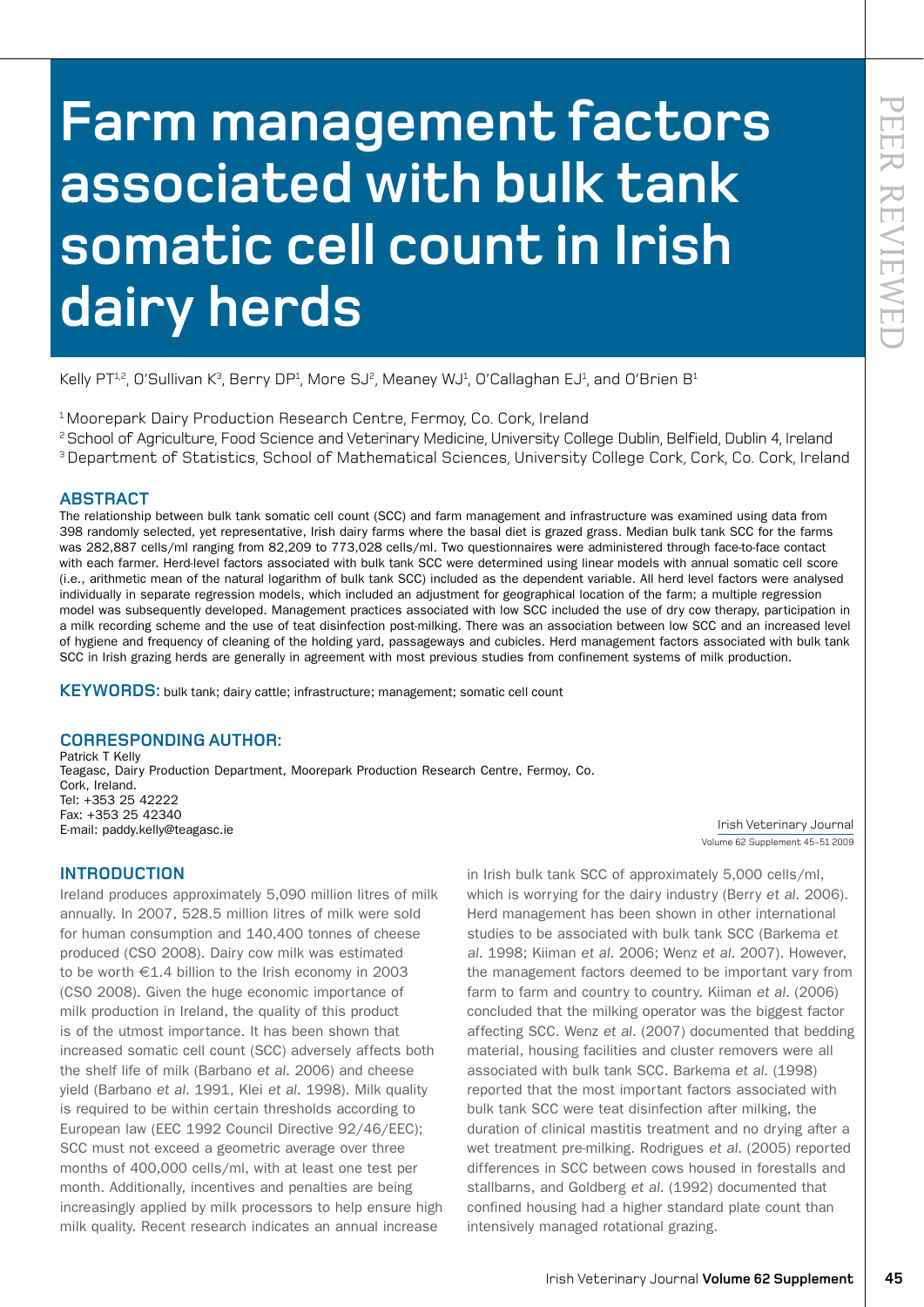Nevertheless, most research to date has been undertaken on confinement systems of milk production, whereas Ireland produces a large proportion of its milk from grazed grass with cows outdoors for the majority of the lactating period. The objective of the current study was to quantify the associations between herd management factors and bulk tank SCC in Irish, spring-calving, grass-based dairy herds. Results from this study will be useful in determining the proportion of Irish farmers undertaking different management practices and describing farm management practices associated with different levels of bulk tank SCC.

# **Materials and methods**

## Data collection

Data were obtained on annual milk supply for all farmers supplying to one of the major milk processors in Ireland, the milk processor supplied data on milk volume and bulk tank SCC on a collection basis for the years 2000 through to 2007. Milk was collected from the farms at a frequency range of one to four days. The SCC of the bulk tank was taken at almost every milk collection. Annual herd milk supply for the calendar year of 2004 was divided into strata in increments of 10,000 litres with herds supplying yields at either end of the supply distribution being merged due to small strata sizes. A total of 450 herds were randomly chosen, with the percentage selected from each stratum being weighted by the frequency of herds within strata relative to the sample population. These farms were invited to participate in a questionnaire survey, 400 of them decided to take part.

**EVERT ALLER INTERNATION** Movertheness, most research to date has been<br>on confinement systems of milit production, which granical production and<br>granic milit production with considerate and the milit of the carrent study w Two questionnaires were administered to each farm, one of which was undertaken during the period April to July, 2006 and the second during the period December 2006 to March 2007. In the first (summer) questionnaire, there were 70 questions relating to factors such as pre- and post-milking practices, milking machines, cleanliness of the facilities, and the practice of milk recording. The second (winter) questionnaire had 30 questions relating mainly to factors such as housing dates, housing type, cleanliness of shed and frequency of cleaning. The questions in the surveys required objective measurements and factual responses from the farmer as well as subjective measures. Bulk tank milk samples were taken during the summer visit. The sample was taken from the bulk tank after the milk was agitated, using individual sterile sample bottles. 10µl of each sample was inoculated onto blood agar plates (base no. 2; MERCK product. Manufactured in Merck KGaA 64271 Darmstadt. Germany) and incubated at 37ºC overnight (16-18h). Bacteria were identified visually from the plates after incubation, by an experienced laboratory person.

Each participating farm was visited on two occasions (summer, winter), and the questionnaires were completed during a face-to-face interview with the farmer at each visit. The questionnaires were developed following detailed discussion with specialists working in the milk quality area and examination of the main factors known to affect SCC,

such as milking parlour, milking practices, housing, and hygiene. Three people were involved in the administration of the survey. Prior to the start of the study, these people standardised their approach to the scoring of farm hygiene, which was based on a visual assessment of farm yards and parlours. In addition, a scoring system for cow cleanliness was devised, based on a random sample of ten cows from each herd. Each cow was given a composite score of one (clean) to four (very dirty) based on the component score of the udder, tail and legs. An overall (herd) cow cleanliness score was calculated by combining the individual cow scores. Farms were divided into five regions based on geographical location. Farm visits within each region were alternated across time to minimise any potential temporal by spatial bias. A paper copy of each questionnaire was completed on-farm, then subsequently entered into Microsoft Excel, where the data was managed for ease of analysis. The milk processing data was supplied in electronic form and managed using Microsoft Excel. The two sets of data were combined using SAS.

## Statistical analysis

Bulk tank SCC data for all milk collections in the 365 days prior to the first visit to a specific farm were obtained and the average of the natural logarithm of SCC calculated; this variable will be referred to as somatic cell score (SCS). A strong correlation (0.97) existed between mean SCS in the 365 days prior to the first farm visit and mean SCS 365 days post the first farm visit. All analyses were undertaken using linear models in PROC GLM (SAS, 2006) with SCS included as the dependent variable. Geographical location of the farm region was included in all models as a confounding effect. Initially, a series of regression models were constructed for each independent variable together with the confounding factor. Factors that were associated with SCS at a significance level of P<0.30, were retained for further analysis. Multiple regression models were developed using stepwise regression on the variables that fulfilled the initial selection criteria. Separate multiple regression models were generated using the questions from the summer questionnaire, winter questionnaire and from both. Statistical significance is defined as P<0.05 for all final multi regression models. Residual diagnostics did not indicate any concern for departures from the statistical assumptions of constant variability and normality.

# **Results**

The average number of cows per herd was 55, ranging from 12 to 293 cows. The average number of heifers per herd was 12 and ranged from 0 to 67. There was a wide range in milk volume supplied to the processor in the 365 days prior to the farm visit varying from 17,087 to 1,324,474 litres. Farm SCC ranged from 82,209 to 773,028 cells/ ml; the median SCC was 282,887 cells/ml. From the 303 bulk tank milk samples taken, 51% of the samples tested positive for the presence of Staphylococcus aureus, varying from 1 CFU to 'numerous' (i.e., 40 to 100 CFU); 11% of all milk samples had >40 CFU. No other bacteria were isolated.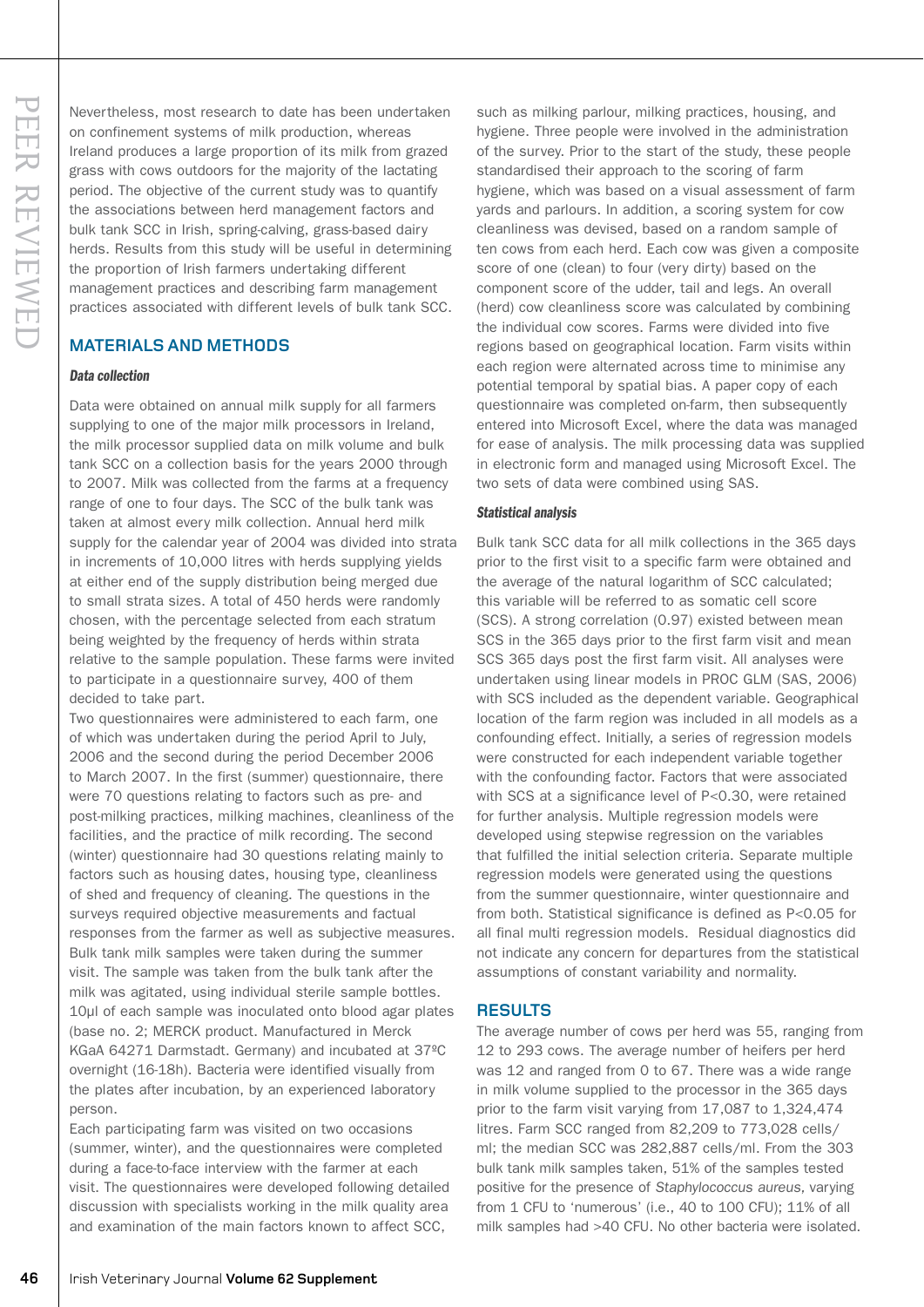Tables 1 to 6 describe the univariate association between bulk tank SCC and milking process infrastructure, teat preparation, herd management, winter housing, parlour and roadway hygiene and the hygiene of winter housing, respectively. Not all milking parlour infrastructure variables were associated with bulk tank SCS (Table 1). Farmers that milked with a recorder jar plant had lower (P<0.001) SCS than farmers that milked using a direct pipeline. The presence of cluster removers and heated water in the parlour were also associated (P<0.05) with lower SCS. Separating milk from infected cows by way of the milking jar was also associated (P<0.01) with lower SCS than when a dump line or a churn was used. The number of milking units and the parlour design were not associated with herd bulk tank SCC.

Approximately half of the farms surveyed in this study practiced some form of teat preparation (Table 2), but there was no association between teat preparation and SCS. However, lower (P<0.05) SCS was observed on farms that disinfected teats after every milking. Farmers that used a dry cow therapy programme had lower (P<0.01) bulk

| Table 1: Factors associated with milking process infrastructure on 398 Irish               |  |
|--------------------------------------------------------------------------------------------|--|
| dairy farms, and associations with bulk tank SCS (back transformed SCC*10 <sup>3</sup> /ml |  |
| in parentheses) after controlling for region                                               |  |

| <b>Variable</b>                                                     | <b>Level</b>                    | %  | SCS (SCC)  | <b>SE</b> | P         |
|---------------------------------------------------------------------|---------------------------------|----|------------|-----------|-----------|
| <b>Parlour design</b>                                               | Side by side                    | 45 | 12.49(266) | 0.024     | <b>ns</b> |
|                                                                     | <b>Herringbone</b>              | 48 | 12.56(285) | 0.023     |           |
|                                                                     | Abreast, stall,<br>byre         | 7  | 12.51(272) | 0.061     |           |
| <b>Number of</b><br>milking units                                   | $\leq 5$                        | 13 | 12.50(269) | 0.044     | <b>ns</b> |
|                                                                     | 6                               | 33 | 12.55(282) | 0.027     |           |
|                                                                     | $7$ and $8$                     | 24 | 12.53(278) | 0.032     |           |
|                                                                     | <b>9 and 10</b>                 | 16 | 12.47(260) | 0.040     |           |
|                                                                     | 12 to 30                        | 14 | 12.54(279) | 0.042     |           |
| <b>Pipeline system</b>                                              | <b>Direct pipeline</b>          | 62 | 12.58(292) | 0.020     | ***       |
|                                                                     | <b>Recorder plant</b>           | 38 | 12.43(250) | 0.027     |           |
| <b>Automatic</b><br>cluster<br>removers                             | <b>Yes</b>                      | 5  | 12.37(237) | 0.068     | ¥         |
|                                                                     | <b>No</b>                       | 95 | 12.53(278) | 0.016     |           |
| <b>Heated water in</b><br>parlour                                   | <b>Yes</b>                      | 40 | 12.45(255) | 0.025     | ***       |
|                                                                     | <b>No</b>                       | 60 | 12.58(290) | 0.020     |           |
| <b>Frequency</b><br>liners change                                   | $\leq$ once a year              | 64 | 12.52(274) | 0.020     | <b>ns</b> |
|                                                                     | >than once a<br>year            | 36 | 12.53(278) | 0.027     |           |
| <b>Procedure to</b><br>isolate milk<br>from mastitic<br><b>COWS</b> | Churn/milking<br><b>bucket</b>  | 55 | 12.53(277) | 0.021     | **        |
|                                                                     | <b>Through the</b><br>milk line | 16 | 12.63(307) | 0.038     |           |
|                                                                     | <b>Dump line</b>                | 5  | 12.52(273) | 0.069     |           |
|                                                                     | Into the milking<br>jar         | 24 | 12.43(251) | 0.034     |           |

ns (not significant), \* P<0.05, \*\*P<0.01, \*\*\*P<0.001 Somatic cell count (SCC), somatic cell score (SCS)

tank milk SCS (Table 3) as had the 49% of farms that milk recorded (P<0.001).

Cleanliness of the farm, housing and milking parlour were strongly associated (P<0.05) with lower herd SCS (Tables 4, 5 and 6). Bulk tank SCS was lower in herds with clean facilities and/or that cleaned the housing area more frequently; herds that bedded cows on paper or sawdust bedding had the lowest (P<0.001) SCS. There was no association between bulk tank SCC and hygiene of calving area or let-in and out date of the cows. Furthermore, the overall dirtiness score of the cow was not associated with SCS. Tables 7.8 and 9 summarise the factors from the summer. winter and combined questionnaires, respectively that were significantly associated with bulk tank SCS in the multiple regression models. The solutions for the different levels of the factors were similar to those estimated from the

## Table 2: Factors associated with teat preparation on 398 Irish dairy farms, and associations with bulk tank SCS (back transformed SCC\*10<sup>3</sup>/ml in parentheses) after controlling for region

| <b>Variable</b>                      | Level                               | %              | SCS (SCC)   | <b>SE</b> | P         |
|--------------------------------------|-------------------------------------|----------------|-------------|-----------|-----------|
| <b>Teat</b><br>preparation<br>spring | <b>Wash only</b>                    | 22             | 12.54 (279) | 0.034     | <b>ns</b> |
|                                      | Wash and dry - paper<br>towel       | 5              | 12.52 (273) | 0.070     |           |
|                                      | Wash and drv-<br>common cloth       | 3              | 12.48 (263) | 0.087     |           |
|                                      | Dry wipe                            | 24             | 12.50 (267) | 0.032     |           |
|                                      | <b>None</b>                         | 46             | 12.54 (279) | 0.023     |           |
| <b>Summer</b>                        | <b>Wash only</b>                    | 16             | 12.55 (283) | 0.039     | <b>ns</b> |
|                                      | Wash and dry - paper<br>towel       | $\overline{2}$ | 12.34 (228) | 0.111     |           |
|                                      | Wash and drv -<br>common cloth      | $\overline{2}$ | 12.50 (268) | 0.104     |           |
|                                      | Dry wipe                            | 26             | 12.50 (270) | 0.031     |           |
|                                      | <b>None</b>                         | 54             | 12.53 (278) | 0.021     |           |
| <b>Winter</b>                        | <b>Wash only</b>                    | 22             | 12.55 (282) | 0.033     | <b>ns</b> |
|                                      | Wash and dry - paper<br>towel       | 7              | 12.53 (275) | 0.061     |           |
|                                      | Wash and drv -<br>common cloth      | 4              | 12.46 (257) | 0.076     |           |
|                                      | Dry wipe                            | 22             | 12.50 (269) | 0.034     |           |
|                                      | <b>None</b>                         | 45             | 12.53 (277) | 0.023     |           |
| <b>Disinfecting</b><br>after milking | <b>Never</b>                        | 22             | 12.61 (298) | 0.033     | $\ast$    |
|                                      | <b>Intermittently</b>               | 9              | 12.55 (281) | 0.052     |           |
|                                      | <b>Every milking</b>                | 69             | 12.50 (267) | 0.019     |           |
| <b>Foremilking</b><br>practiced      | At each milking                     | 34             | 12.51 (270) | 0.027     | <b>ns</b> |
|                                      | Once a day                          | 3              | 12.57 (288) | 0.089     |           |
|                                      | If filter/sock has<br>cruds         | 12             | 12.51 (272) | 0.046     |           |
|                                      | <b>If SCC increases</b><br>suddenly | 8              | 12.52 (272) | 0.055     |           |
|                                      | <b>Other</b>                        | 10             | 12.64 (308) | 0.051     |           |
|                                      | <b>Never</b>                        | 33             | 12.52 (273) | 0.027     |           |

ns (not significant), \* P<0.05, \*\*P<0.01, \*\*\*P<0.001 Somatic cell count (SCC), somatic cell score (SCS)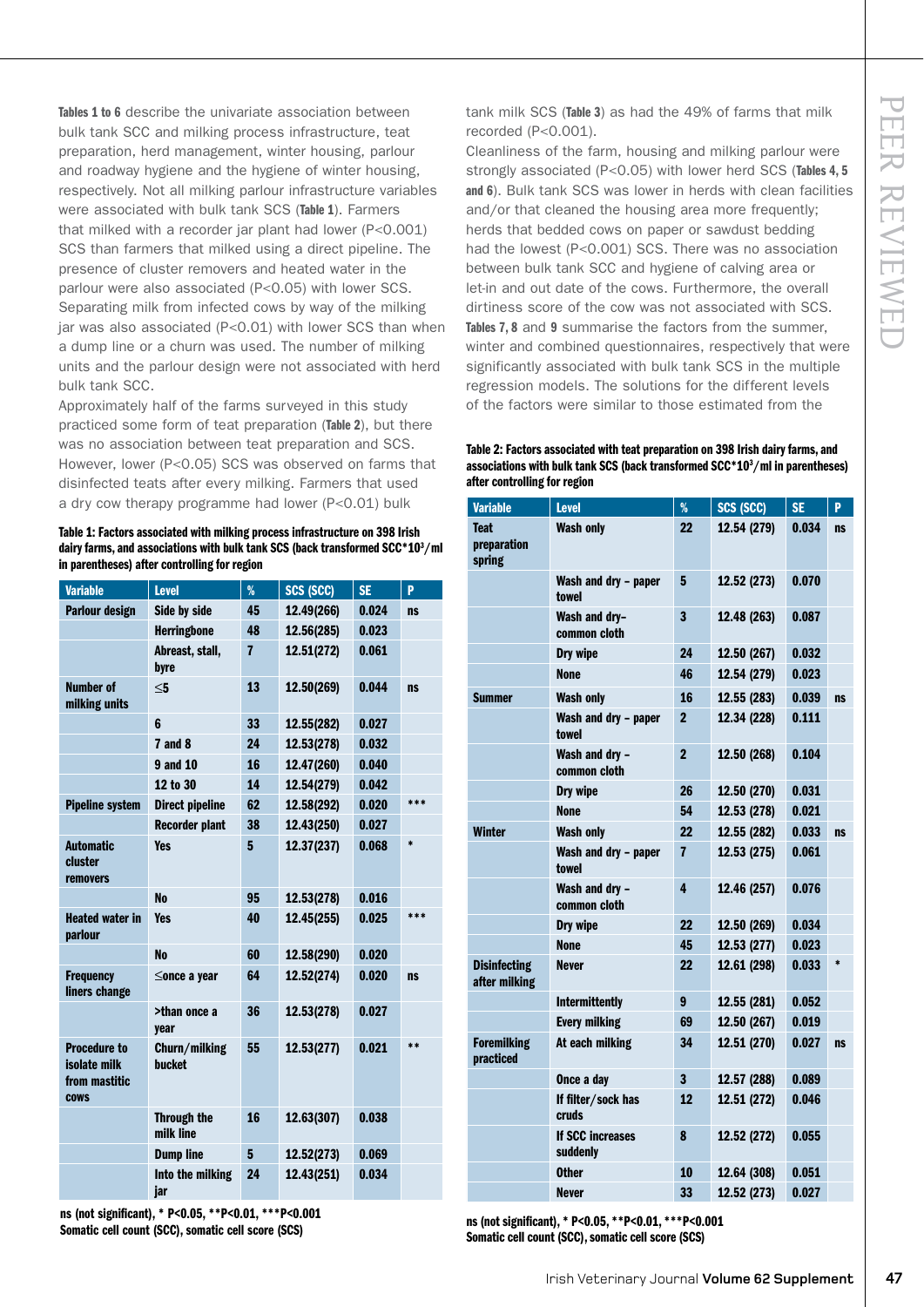Table 3: Factors associated with herd management in summer on 398 Irish dairy farms, and associations with bulk tank SCS (back transformed SCC\*103/ml in parentheses) after controlling for region

| Is milk recording<br>practiced?                                                                                                                                                                                                                                                                                                                                                                                                                                                                                                                                                                                                                                                                                                                                                                                                                                                                                                                                                                                                                                                                                           | <b>Level</b>                                | %  | SCS (SCC)                                           | <b>SE</b>                                              |
|---------------------------------------------------------------------------------------------------------------------------------------------------------------------------------------------------------------------------------------------------------------------------------------------------------------------------------------------------------------------------------------------------------------------------------------------------------------------------------------------------------------------------------------------------------------------------------------------------------------------------------------------------------------------------------------------------------------------------------------------------------------------------------------------------------------------------------------------------------------------------------------------------------------------------------------------------------------------------------------------------------------------------------------------------------------------------------------------------------------------------|---------------------------------------------|----|-----------------------------------------------------|--------------------------------------------------------|
|                                                                                                                                                                                                                                                                                                                                                                                                                                                                                                                                                                                                                                                                                                                                                                                                                                                                                                                                                                                                                                                                                                                           | Yes                                         | 49 | 12.46 (259)                                         | 0.022                                                  |
|                                                                                                                                                                                                                                                                                                                                                                                                                                                                                                                                                                                                                                                                                                                                                                                                                                                                                                                                                                                                                                                                                                                           | <b>No</b>                                   | 51 | 12.58 (292)                                         | 0.022                                                  |
| <b>Mastitis cows</b>                                                                                                                                                                                                                                                                                                                                                                                                                                                                                                                                                                                                                                                                                                                                                                                                                                                                                                                                                                                                                                                                                                      | At start                                    | 3  | 12.63 (305)                                         | 0.098                                                  |
| milked?                                                                                                                                                                                                                                                                                                                                                                                                                                                                                                                                                                                                                                                                                                                                                                                                                                                                                                                                                                                                                                                                                                                   | At end                                      | 28 | 12.54 (280)                                         | 0.030                                                  |
|                                                                                                                                                                                                                                                                                                                                                                                                                                                                                                                                                                                                                                                                                                                                                                                                                                                                                                                                                                                                                                                                                                                           | <b>Anywhere</b><br>in herd                  | 69 | 12.52 (273)                                         | 0.019                                                  |
| Dry cow therapy<br>applied?                                                                                                                                                                                                                                                                                                                                                                                                                                                                                                                                                                                                                                                                                                                                                                                                                                                                                                                                                                                                                                                                                               | <b>Never and</b><br>selected<br><b>COWS</b> | 4  | 12.74 (342)                                         | 0.083                                                  |
|                                                                                                                                                                                                                                                                                                                                                                                                                                                                                                                                                                                                                                                                                                                                                                                                                                                                                                                                                                                                                                                                                                                           | <b>All cows</b>                             | 96 | 12.52 (273)                                         | 0.016                                                  |
| <b>Gloves worn during</b>                                                                                                                                                                                                                                                                                                                                                                                                                                                                                                                                                                                                                                                                                                                                                                                                                                                                                                                                                                                                                                                                                                 | Yes                                         | 37 | 12.49 (266)                                         | 0.026                                                  |
| milking?                                                                                                                                                                                                                                                                                                                                                                                                                                                                                                                                                                                                                                                                                                                                                                                                                                                                                                                                                                                                                                                                                                                  | <b>No</b>                                   | 63 | 12.54 (281)                                         | 0.020                                                  |
| <b>Tail management (tail</b><br>hair clipping)                                                                                                                                                                                                                                                                                                                                                                                                                                                                                                                                                                                                                                                                                                                                                                                                                                                                                                                                                                                                                                                                            | $Cut >$ once<br>a year                      | 48 | 12.51 (270)                                         | 0.023                                                  |
|                                                                                                                                                                                                                                                                                                                                                                                                                                                                                                                                                                                                                                                                                                                                                                                                                                                                                                                                                                                                                                                                                                                           | $Cut \leq$ once<br>a year                   | 39 | 12.55 (283)                                         | 0.025                                                  |
|                                                                                                                                                                                                                                                                                                                                                                                                                                                                                                                                                                                                                                                                                                                                                                                                                                                                                                                                                                                                                                                                                                                           | <b>Ringed</b>                               | 13 | 12.51 (271)                                         | 0.043                                                  |
| ns (not significant), * P<0.05, **P<0.01, ***P<0.001<br>Somatic cell count (SCC), somatic cell score (SCS)                                                                                                                                                                                                                                                                                                                                                                                                                                                                                                                                                                                                                                                                                                                                                                                                                                                                                                                                                                                                                |                                             |    |                                                     |                                                        |
|                                                                                                                                                                                                                                                                                                                                                                                                                                                                                                                                                                                                                                                                                                                                                                                                                                                                                                                                                                                                                                                                                                                           |                                             |    | importance to Ireland and therefore herd management | Milk production, and thus milk quality, is of economic |
| factors that are associated with milk quality need to be<br>accurately quantified. Hence, the objective of this study<br>was to quantify the association between herd management<br>factors and bulk tank SCS. Because of the design of<br>the study, it should be noted that the associations<br>reported within do not imply cause and effect, and should<br>not be interpreted as such. Nonetheless, this study<br>provides an insight into the proportion of a random, but<br>representative sample of Irish farmers that undertake<br>different management practices as well as describing<br>farm management practices associated with bulk tank<br>SCS. Median SCC of the farms in the present study was<br>282,887 cells/ml, which is similar to the geometric mean<br>of 250,937 cells/ml accounting for an annual increase of<br>5,000 cell/ml reported by Berry et al. (2006) for a large<br>number of Irish dairy herds in 2004.<br>Rodrigues et al. (2005) documented that from the bulk<br>tank milk samples taken on Wisconsin farms there was a<br>small prevalence of contagious pathogens, and the type |                                             |    |                                                     |                                                        |

#### ns (not significant), \* P<0.05, \*\*P<0.01, \*\*\*P<0.001 Somatic cell count (SCC), somatic cell score (SCS)

# **Discussion**

reported that many pathogens were identified from those farm bulk tank samples, while not to a single pathogen was identified from the bulk tank milk samples in the current study. Pitkälä et al. (2004) also identified many pathogens from milk samples of cows within confinement systems of either stanchion barns or loose housing. Barkema et al. (1999) showed that the incidence rate of S. aureus clinical mastitis was related to factors associated with bulk milk SCC. S. aureus cure rates are variable with a decrease in cure as SCC, duration of infection, number of quarters infected and age of the cow increase (Barkema et al. 2006).

## Herd management

The lower SCS observed in herds that practice milk recording is possibly due to increased farmer knowledge on individual cows and its importance as a factor associated with SCC was substantiated by its persistence in the multiple regression model. Hutton et al. (1990) also reported that farmers that were more aware of the mastitis status of the herd had lower SCC.

The beneficial association between the use of dry cow therapy and lower SCC is probably due to minimising the carry over effect of subclinical mastitis across lactations (MacMillan et al. 1983). Smith et al. (1985) also showed that dry cow therapy reduced the rate of streptococcal infections during the early dry period but had no effect during the prepartum period. Wenz et al. (2007) showed a trend between the use of dry cow therapy and low bulk tank SCC.

## Teat preparation and hygiene

In agreement with most previous studies (Barkema et al. 1998; Chassagne et al. 2005) clean farms, houses and milking parlours were strongly associated with lower SCS. The importance of cleanliness and hygiene was substantiated by these factors remaining in the multiple regression model. Nonetheless, no significant association was observed in the present study between cow cleanliness and SCS, which disagreed with Reneau et al. (2003) who reported lower SCC in cleaner cows in The Netherlands. Schreiner and Ruegg. (2003) also reported an increase in SCS and prevalence of intramammary environmental pathogens as udder hygiene score increased within a scale of one to four, four indicating dirty cows. The cleaner the roadway and holding yard; the less chance of dirt splashing on the cow's udder both before and after milking which may reduce the exposure of the teat ends to manure. Schreiner and Ruegg (2003) reported that the primary sources of exposure for environmental mastitis pathogens to the cow are the presence of moisture, mud, and manure. The more sanitised the machine, the fewer bacteria transmitted to the first line of cows from the last line of cows in the previous milking. This is increasingly important in herds with high milk SCC and mastitic cows at the end of milking. A higher frequency of passageway cleaning and cubicle cleaning and also specific bedding material types were associated with bulk tank SCC. In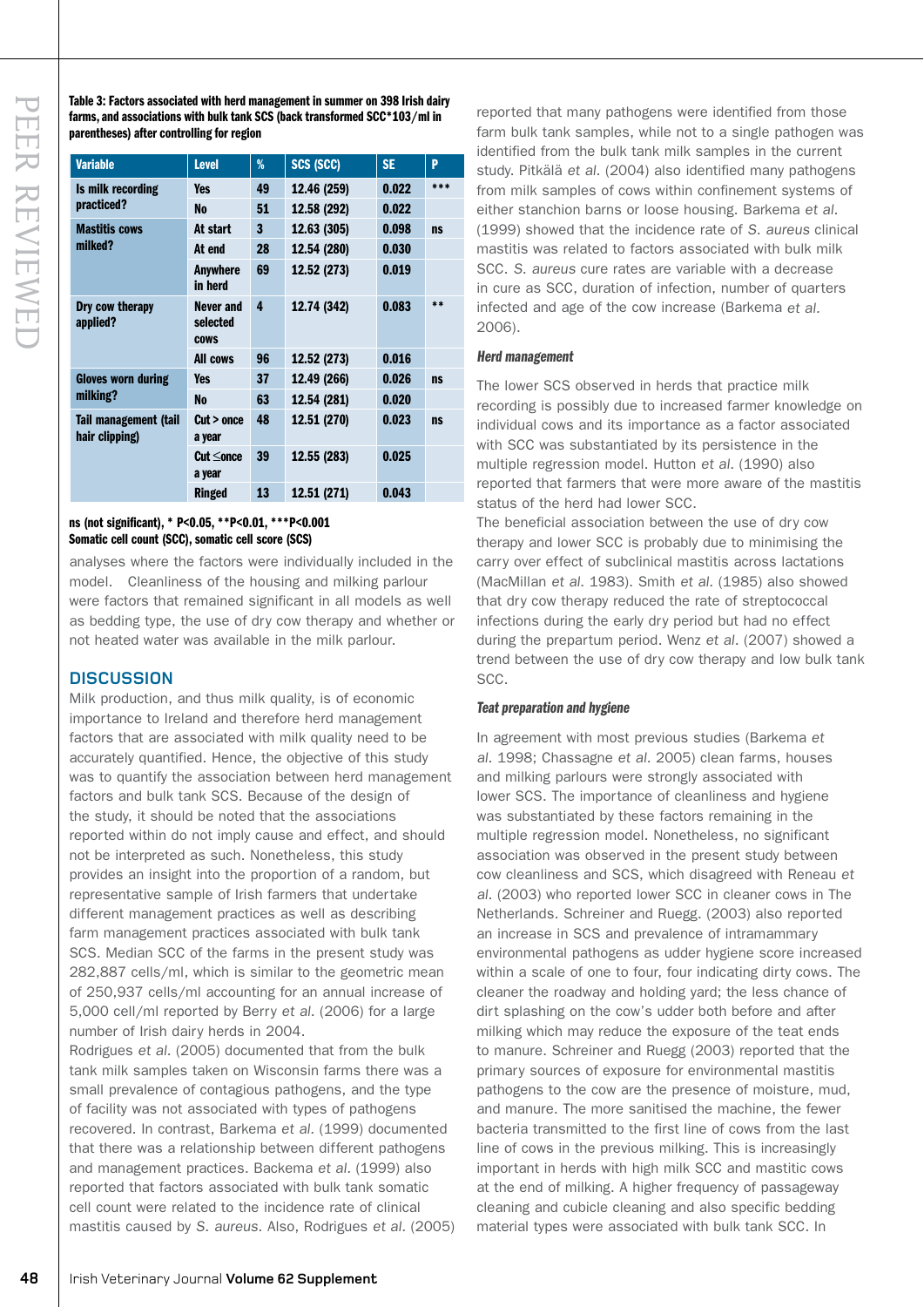| Table 4: Factors associated with the winter housing on 398 Irish dairy farms, and         |
|-------------------------------------------------------------------------------------------|
| associations with bulk tank SCS (back transformed SCC*10 <sup>3</sup> /ml in parentheses) |
| after controlling for region                                                              |

| <b>Variable</b>            | Level                      | %            | SCS (SCC)   | <b>SE</b> | P         |
|----------------------------|----------------------------|--------------|-------------|-----------|-----------|
| <b>Cubicle</b><br>bedding  | <b>Sawdust and other</b>   | 11           | 12.40 (244) | 0.049     | ***       |
|                            | <b>Shredded paper</b>      | 4            | 12.37 (236) | 0.082     |           |
|                            | <b>Straw</b>               | 4            | 12.55 (283) | 0.076     |           |
|                            | <b>Lime</b>                | 17           | 12.62 (301) | 0.038     |           |
|                            | <b>Mats and lime</b>       | 34           | 12.40 (242) | 0.027     |           |
|                            | <b>Mats</b>                | 19           | 12.51 (271) | 0.035     |           |
|                            | <b>None</b>                | 11           | 12.61 (301) | 0.049     |           |
| <b>Cubicles</b><br>cleaned | Twice a day                | 37           | 12.43 (250) | 0.027     | $* *$     |
|                            | Once a day                 | 46           | 12.49 (265) | 0.023     |           |
|                            | <b>Every second day</b>    | 7            | 12.65 (313) | 0.063     |           |
|                            | <b>Weekly</b>              | 5            | 12.60 (297) | 0.073     |           |
|                            | <b>Never</b>               | 5            | 12.61 (299) | 0.070     |           |
| How is the                 | <b>Mechanical scrapers</b> | 55           | 12.46 (257) | 0.022     | ***       |
| passage<br>cleaned?        | <b>Tractor</b>             | 23           | 12.59 (294) | 0.033     |           |
|                            | <b>Hand scraper</b>        | 6            | 12.57 (288) | 0.069     |           |
|                            | <b>Slats</b>               | 11           | 12.49 (265) | 0.050     |           |
|                            | <b>Mixture</b>             | 5            | 12.31 (221) | 0.068     |           |
| <b>How often is</b>        | <b>Twice a day</b>         | 16           | 12.51 (271) | 0.043     | $***$     |
| the passage<br>cleaned?    | Once a day                 | 24           | 12.61 (301) | 0.035     |           |
|                            | Every 1/2 hrs              | 11           | 12.44 (253) | 0.051     |           |
|                            | Every 3/4 hrs              | 32           | 12.39 (240) | 0.030     |           |
|                            | Every 5/7 hrs              | 12           | 12.49 (267) | 0.048     |           |
|                            | <b>Twice a week</b>        | 4            | 12.62 (303) | 0.088     |           |
|                            | <b>Never</b>               | $\mathbf{1}$ | 12.69 (324) | 0.176     |           |
| <b>Calving area</b>        | <b>Calving box</b>         | 85           | 12.48 (264) | 0.018     | <b>ns</b> |
|                            | <b>Cubicles house</b>      | 4            | 12.55 (283) | 0.084     |           |
|                            | <b>Paddock</b>             | 4            | 12.60 (307) | 0.084     |           |
|                            | <b>Stalls</b>              | 3            | 12.53 (269) | 0.091     |           |
|                            | <b>Other</b>               | 4            | 12.45 (256) | 0.076     |           |
| <b>How often is</b>        | <b>Daily</b>               | 23           | 12.43 (251) | 0.034     | $***$     |
| the calving                | <b>Twice a week</b>        | 17           | 12.63 (305) | 0.039     |           |
| area cleaned?              | <b>Weekly</b>              | 11           | 12.38 (237) | 0.047     |           |
|                            | Three times a season       | 15           | 12.45 (256) | 0.041     |           |
|                            | <b>Twice a season</b>      | 24           | 12.48 (264) | 0.032     |           |
|                            | <b>End of season</b>       | 10           | 12.53 (276) | 0.050     |           |

## ns (not significant), \* P<0.05, \*\*P<0.01, \*\*\*P<0.001 Somatic cell count (SCC), somatic cell score (SCS)

agreement, Chassagne et al. (2005) showed that cleaner dry cow sheds were observed more frequently in the lower SCC category. Also, Barkema et al. (1998) reported that the cleanliness of cubicles and a greater frequency of cubicle cleaning were associated with lower bulk milk SCC. Wenz et al. (2007) documented that both the bedding material and the housing facility for cows were associated with bulk tank SCC.

Teat preparation is well researched for its association with SCC and intramammary infection rate but the results differ slightly, with the current study finding no association Table 5: Factors associated with parlour and roadway hygiene on 398 Irish dairy farms, and associations with bulk tank SCS (back transformed SCC\*103 /ml in parentheses) after controlling for region

| <b>Variable</b>            | Level                      | %                       | SCS (SCC)   | SE.   | P         |
|----------------------------|----------------------------|-------------------------|-------------|-------|-----------|
| <b>Cleanliness of</b>      | <b>Clean</b>               | 43                      | 12.45 (255) | 0.024 | ***       |
| the parlour                | <b>Slightly dirty</b>      | 48                      | 12.57 (288) | 0.023 |           |
|                            | <b>Dirty</b>               | 9                       | 12.60 (297) | 0.054 |           |
| <b>Cleanliness of</b>      | <b>Clean</b>               | 42                      | 12.45 (256) | 0.024 | ***       |
| claw piece                 | <b>Slightly dirty</b>      | 45                      | 12.55 (282) | 0.024 |           |
|                            | <b>Dirty</b>               | 13                      | 12.67 (317) | 0.043 |           |
| <b>Condition of</b>        | <b>New</b>                 | 81                      | 12.58 (269) | 0.018 | **        |
| the liners                 | <b>Slightly cracked</b>    | 12                      | 12.69 (291) | 0.048 |           |
|                            | <b>Cracked</b>             | $\overline{\mathbf{r}}$ | 12.47 (324) | 0.062 |           |
| <b>Collecting</b>          | <b>After every milking</b> | 17                      | 12.44 (253) | 0.038 | *         |
| yard cleaning<br>frequency | <b>Daily</b>               | 37                      | 12.50 (267) | 0.026 |           |
|                            | <b>Weekly</b>              | 15                      | 12.57 (289) | 0.041 |           |
|                            | Every second day           | 13                      | 12.55 (283) | 0.044 |           |
|                            | Every third day            | 6                       | 12.56 (285) | 0.063 |           |
|                            | <b>Slates</b>              | 6                       | 12.58 (291) | 0.063 |           |
|                            | As required and other      | 6                       | 12.66 (313) | 0.064 |           |
| <b>Cleanliness of</b>      | <b>Clean</b>               | 26                      | 12.47 (261) | 0.032 | *         |
| yard                       | <b>Slightly dirty</b>      | 43                      | 12.53 (278) | 0.025 |           |
|                            | <b>Dirty</b>               | 31                      | 12.58 (292) | 0.031 |           |
| <b>Cleanliness of</b>      | <b>Clean</b>               | 25                      | 12.50 (269) | 0.031 | $**$      |
| road                       | <b>Slightly dirty</b>      | 51                      | 12.49 (265) | 0.022 |           |
|                            | <b>Dirty</b>               | 24                      | 12.62 (302) | 0.038 |           |
| <b>Condition of</b>        | Very good                  | 17                      | 12.49 (265) | 0.038 | <b>ns</b> |
| road way                   | Good                       | 59                      | 12.51 (272) | 0.021 |           |
|                            | Poor                       | 24                      | 12.56 (286) | 0.032 |           |

## ns (not significant), \* P<0.05, \*\*P<0.01, \*\*\*P<0.001 Somatic cell count (SCC), somatic cell score (SCS)

between pre-milking teat preparation and SCS, which is in agreement with Hutton et al. (1990) who reported that there was no significant difference in numbers of herds using teat preparations in the study between high and low SCC groups. However, in contrast it has also been shown that the utilisation of pre-milking teat preparation compared with no teat preparation is significantly associated with lower bulk tank SCC (Goodger et al. 1993), reduced presence of bacteria (Pankey 1989) and reduced incidence of new intramammary infections (Galton et al. 1988, Neave et al. 1969). Goldberg et al. (1992) concluded that insufficient hygiene prior to milking may repress the effect of improved management practices. The difference in results between the current study and previous studies may be due to cows in the present study being milked while at pasture and therefore being less dirty and under less pathogenic load, with the subsequent effect of reducing any potential benefits of teat preparation as may be observed in confined cows. Barkema et al. (1998) found the use of teat disinfection to have a reducing effect on bulk milk SCC and Chassagne et al. (2005) showed that teat spraying was more predominant in the low SCC group, both of which support the current study.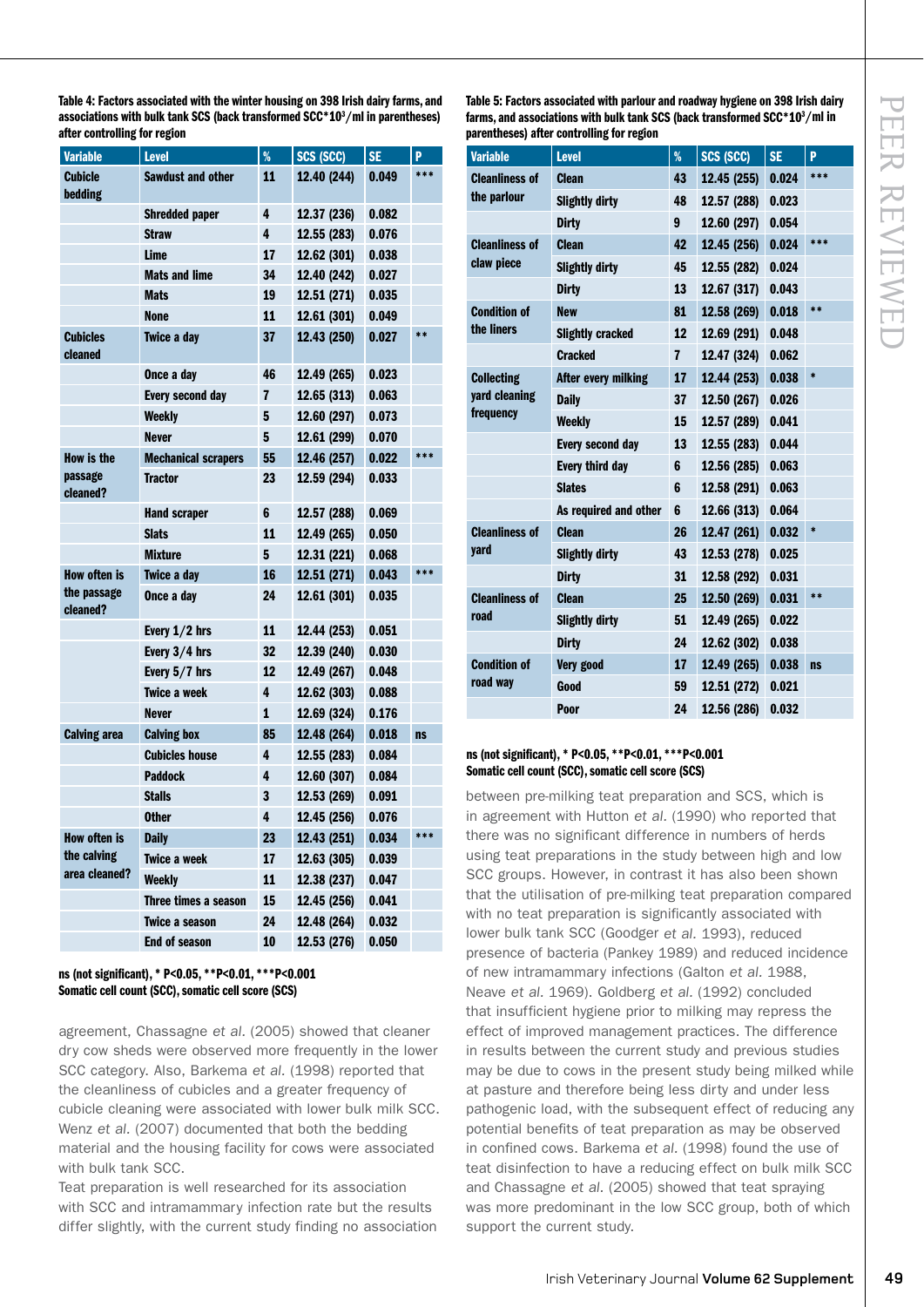Table 6: Factors associated with cow housing and degree of cow hygiene on 398 Irish dairy farms, and associations with bulk tank SCS (back transformed SCC\*103 /ml in parentheses) after controlling for region

| <b>Variable</b>                    | <b>Level</b>                                                                                                                                                                                        | %           | SCS (SCC)   |       | <b>SE</b>                                               |
|------------------------------------|-----------------------------------------------------------------------------------------------------------------------------------------------------------------------------------------------------|-------------|-------------|-------|---------------------------------------------------------|
| <b>Cleanliness of</b>              | <b>Clean</b>                                                                                                                                                                                        | 43          | 12.46 (267) |       | 0.024                                                   |
| loafing area                       | <b>Slightly dirty</b>                                                                                                                                                                               | 43          | 12.48 (268) |       | 0.024                                                   |
|                                    | <b>Dirty</b>                                                                                                                                                                                        | 14          | 12.64 (312) |       | 0.041                                                   |
| <b>Condition of</b>                | Very good                                                                                                                                                                                           | 9           | 12.46 (257) |       | 0.054                                                   |
| cubicle shed                       | Good                                                                                                                                                                                                | 85          | 12.47 (262) |       | 0.018                                                   |
|                                    | Poor                                                                                                                                                                                                | 6           | 12.68 (322) |       | 0.067                                                   |
| <b>Cleanliness of</b><br>cubicles  | <b>Clean</b>                                                                                                                                                                                        | 56          | 12.43 (249) |       | 0.021                                                   |
|                                    | <b>Slightly dirty</b>                                                                                                                                                                               | 35          | 12.54 (281) |       | 0.027                                                   |
|                                    | <b>Dirty</b>                                                                                                                                                                                        | 9           | 12.66 (315) |       | 0.053                                                   |
| <b>Total dirt score</b>            | <40                                                                                                                                                                                                 | 19          | 12.49 (269) |       | 0.037                                                   |
| of the cow<br>(worst score<br>120) | <60                                                                                                                                                                                                 | 65          | 12.47 (270) |       | 0.019                                                   |
|                                    | $\geq 60$                                                                                                                                                                                           | 16          | 12.58 (296) |       | 0.039                                                   |
|                                    | Somatic cell count (SCC), somatic cell score (SCS)<br>Table 7: Factors associated with bulk tank somatic cell score on 398 Irish dairy<br>farms during summer, based on a multiple regression model |             |             |       |                                                         |
| <b>Variable</b>                    | <b>Level</b>                                                                                                                                                                                        | SCS (SCC)   |             | SE.   | P                                                       |
| The pipeline<br>system             | Direct pipeline                                                                                                                                                                                     | 12.65 (313) |             | 0.044 | ***                                                     |
|                                    | <b>Recorder plant</b>                                                                                                                                                                               | 12.53 (277) |             | 0.049 |                                                         |
| <b>Heated</b>                      | <b>Yes</b>                                                                                                                                                                                          | 12.54 (279) |             | 0.046 | ***                                                     |
| water in the<br>pit                | No                                                                                                                                                                                                  | 12.64 (310) |             | 0.045 |                                                         |
| <b>Cleanliness</b><br>of parlour   | <b>Clean</b>                                                                                                                                                                                        | 12.53 (276) |             | 0.047 | $* *$                                                   |
|                                    | <b>Slightly dirty</b>                                                                                                                                                                               | 12.63 (307) |             | 0.047 |                                                         |
|                                    | <b>Dirty</b>                                                                                                                                                                                        | 12.61 (300) |             | 0.061 |                                                         |
| Use of dry                         | <b>Never</b>                                                                                                                                                                                        | 12.69 (324) |             | 0.082 | *                                                       |
| cow therapy                        | <b>All cows</b>                                                                                                                                                                                     | 12.49 (267) |             | 0.022 |                                                         |
| <b>Is milk</b>                     | <b>Yes</b>                                                                                                                                                                                          | 12.56 (285) |             | 0.047 | $\ast$                                                  |
| recording<br>practiced?            | No                                                                                                                                                                                                  | 12.62 (304) |             | 0.045 |                                                         |
| <b>Milking parlour</b>             | ns (not significant), * P<0.05, **P<0.01, ***P<0.001<br>Somatic cell count (SCC), somatic cell score (SCS)                                                                                          |             |             |       |                                                         |
|                                    | This study showed a difference between recorder plants<br>and direct pipelines with regard to SCS, the explanation of<br>which requires additional information on the parlour design                |             |             |       | as it is unknown if the vacuum was affected or the milk |

| <b>Variable</b>                  | <b>Level</b>           | SCS (SCC)   | <b>SE</b> | P      |
|----------------------------------|------------------------|-------------|-----------|--------|
| The pipeline<br>system           | <b>Direct pipeline</b> | 12.65 (313) | 0.044     | $***$  |
|                                  | Recorder plant         | 12.53 (277) | 0.049     |        |
| <b>Heated</b>                    | <b>Yes</b>             | 12.54 (279) | 0.046     | $***$  |
| water in the<br>pit              | <b>No</b>              | 12.64 (310) | 0.045     |        |
| <b>Cleanliness</b><br>of parlour | <b>Clean</b>           | 12.53 (276) | 0.047     | $* *$  |
|                                  | <b>Slightly dirty</b>  | 12.63 (307) | 0.047     |        |
|                                  | <b>Dirty</b>           | 12.61 (300) | 0.061     |        |
| Use of dry                       | <b>Never</b>           | 12.69 (324) | 0.082     | $\ast$ |
| cow therapy                      | <b>All cows</b>        | 12.49 (267) | 0.022     |        |
| Is milk<br>recording             | <b>Yes</b>             | 12.56 (285) | 0.047     | $\ast$ |
| practiced?                       | <b>No</b>              | 12.62 (304) | 0.045     |        |

## ns (not significant), \* P<0.05, \*\*P<0.01, \*\*\*P<0.001 Somatic cell count (SCC), somatic cell score (SCS)

#### Milking parlour

Table 8: Factors associated with bulk tank somatic cell score on 398 Irish dairy farms during winter, based on a multiple regression model

| <b>Variable</b>              | <b>Level</b>             | SCS (SCC)   | <b>SE</b> | P      |
|------------------------------|--------------------------|-------------|-----------|--------|
| <b>Cleanliness of</b>        | <b>Clean</b>             | 12.43 (251) | 0.041     | $\ast$ |
| <b>cubicles</b>              | <b>Slightly dirty</b>    | 12.51 (272) | 0.047     |        |
|                              | <b>Dirty</b>             | 12.58 (292) | 0.058     |        |
| <b>Cubicle</b>               | <b>Sawdust and other</b> | 12.47 (260) | 0.064     | **     |
| bedding of                   | <b>Shredded paper</b>    | 12.36 (234) | 0.090     |        |
| <b>COWS</b>                  | <b>Straw</b>             | 12.55 (281) | 0.084     |        |
|                              | Lime                     | 12.61 (302) | 0.050     |        |
|                              | <b>Mats</b>              | 12.53 (276) | 0.051     |        |
|                              | <b>Mats and lime</b>     | 12.45 (255) | 0.047     |        |
|                              | <b>None</b>              | 12.60 (295) | 0.057     |        |
| <b>How often is</b>          | <b>Daily</b>             | 12.42 (249) | 0.048     | **     |
| the calving<br>area cleaned? | <b>Twice a week</b>      | 12.64 (308) | 0.051     |        |
|                              | <b>Weekly</b>            | 12.45 (256) | 0.059     |        |
|                              | Three times a season     | 12.50 (267) | 0.054     |        |
|                              | <b>Twice a season</b>    | 12.50 (270) | 0.050     |        |
|                              | <b>End of season</b>     | 12.54 (280) | 0.062     |        |
| <b>How often is</b>          | <b>Twice a day</b>       | 12.58 (290) | 0.047     | *      |
| the passage<br>cleaned       | Once a dav               | 12.61 (299) | 0.037     |        |
|                              | Every 1-2 hrs            | 12.52 (274) | 0.055     |        |
|                              | Every 3-4 hrs            | 12.46 (257) | 0.039     |        |
|                              | Every 5-7 hrs            | 12.50 (268) | 0.052     |        |
|                              | <b>Twice a week</b>      | 12.45 (254) | 0.108     |        |
|                              | <b>Never</b>             | 12.46 (258) | 0.205     |        |
|                              |                          |             |           |        |

ns (not significant), \* P<0.05, \*\*P<0.01, \*\*\*P<0.001 Somatic cell count (SCC), somatic cell score (SCS)

Table 9: Factors associated with bulk tank somatic cell score on 398 Irish dairy farms during summer and winter, based on a multiple regression model

| <b>Variable</b>                   | <b>Level</b>             | SCS (SCC)   | <b>SE</b> | P      |
|-----------------------------------|--------------------------|-------------|-----------|--------|
| <b>Cubicle</b>                    | <b>Sawdust and other</b> | 12.51 (270) | 0.062     | $***$  |
| bedding of                        | <b>Shredded paper</b>    | 12.47 (260) | 0.082     |        |
| <b>COWS</b>                       | <b>Straw</b>             | 12.57 (288) | 0.086     |        |
|                                   | <b>Lime</b>              | 12.71 (330) | 0.057     |        |
|                                   | <b>Mats</b>              | 12.62 (303) | 0.054     |        |
|                                   | <b>Mats and lime</b>     | 12.55 (282) | 0.048     |        |
|                                   | <b>None</b>              | 12.71 (331) | 0.060     |        |
| The pipeline<br>system            | <b>Direct pipeline</b>   | 12.65 (313) | 0.044     | ***    |
|                                   | <b>Recorder plant</b>    | 12.53 (276) | 0.049     |        |
| <b>Heated water</b><br>in the pit | <b>Yes</b>               | 12.54 (280) | 0.047     | $**$   |
|                                   | <b>No</b>                | 12.64 (308) | 0.045     |        |
| Use of dry cow                    | <b>Never</b>             | 12.72 (335) | 0.082     | **     |
| therapy                           | <b>All cows</b>          | 12.46 (258) | 0.025     |        |
| <b>Cleanliness of</b>             | <b>Clean</b>             | 12.56 (284) | 0.048     | $\ast$ |
| the parlour                       | <b>Slightly dirty</b>    | 12.64 (310) | 0.048     |        |
|                                   | <b>Dirty</b>             | 12.57 (288) | 0.061     |        |

ns (not significant), \* P<0.05, \*\*P<0.01, \*\*\*P<0.001 Somatic cell count (SCC), somatic cell score (SCS)